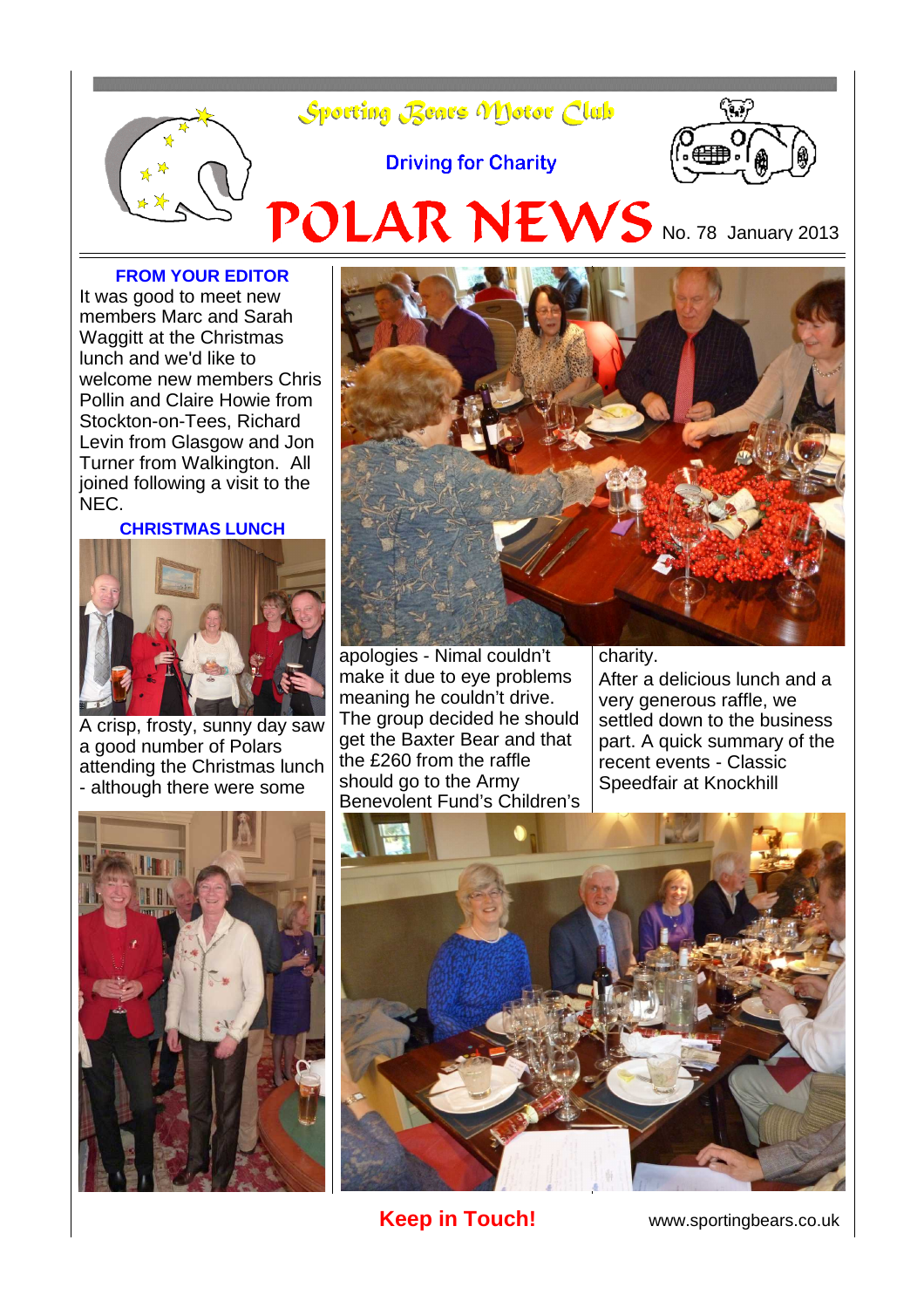

organised by Andrew, the popular Shiny Day 2 put on by Jim & Aly and Brian & Mary and the Dream Rides at the NEC. Not many Polar Bears made it this year but Brian S reported that the Bears had about 90 cars, were in a much better hall, had the Stig, raised £32,000 which will be divided up amongst 13 charities.

The Polars have made presentations to the Border's Children's Charity, SACHD, CHAS and the Clowndoctors. We have supported 7 charities in 2012 and raised £6,060.

Membership is healthy as although we have lost 3 members, we have gained 8. Fiona is prepared to stay on as Northern Area rep if she is supported as well as she was this year - and she was assured of this!

The 2013 calendar was discussed and some ideas suggested. Kevin & Sandy suggested a two night tour of the Trough of Bowland for October 2013 or 2014, George & Sheila fancy a weekend to tie in with the September lunch and Nimal thought a Classic Car display at Edinburgh Castle in the summer might be good and Mike W thought we could team up with BVAC for this. Fiona to find out if this is possible and Mike will organise entries if it is.

### **SEASON'S GREETINGS**

This card was addressed to the Team at Sporting Bears with the message "Thank you all so much for all your support. We are so very grateful. Love Clowndoctors".



Fiona also received cards and messages of appreciation from Vicky at REACT headquarters in London and from Debbie, the REACT Ambassador in Scotland. Carol from Whizz-Kidz sent the following message.

"I'm just getting in touch to thank you so much for all your support over this year! You have helped us to provide mobility equipment, training, clubs and life skills to disabled young people across Scotland. Our Ambassadors - our young people – have really enjoyed the chance to meet up with similar young people and make new friends as well as doing serious campaigning work for the rights of disabled people. You can take a look at our

Ambassador Rebecca's Christmas message to you here:

### [http://www.youtube.com/watc](http://whizz-kidz.us1.list-manage.com/track/click?u=33f28eb3b64115646f7c22204&id=9314cd939d&e=6046cfafb2) [h?v=UtLJPp71IiQ](http://whizz-kidz.us1.list-manage.com/track/click?u=33f28eb3b64115646f7c22204&id=9314cd939d&e=6046cfafb2)

"This year you have helped us to develop our Ambassador Clubs in Glasgow, Edinburgh and Aberdeen helping us to reach more young people who may otherwise have been isolated and sat at home watching the telly. They have had the opportunity to have an active voice by doing activities such as making a training video for bus drivers and undertaking a public transport access challenge in Glasgow. We have ran successful wheelchair skills training programmes in cities such as Dundee and Edinburgh where young people have learned how to mount kerbs, cross roads and navigate corners so they can do things that are important to them such as change classes at school without their carer or go to the shops on their own for the very first time. We cannot do all the fantastic work we do in Scotland without the help of you, our supporter. We so appreciate you taking time out of your busy life to help transform the lives of disabled young children in Scotland. Because that's exactly what you do! You may have seen David, a young person who has just received equipment from Whizz-Kidz on This Morning recently. He was asked: "What would it feel like if you had to go back to your old chair?" "It would feel like prison"

## **Visit us on the Web!** www.sportingbears.co.uk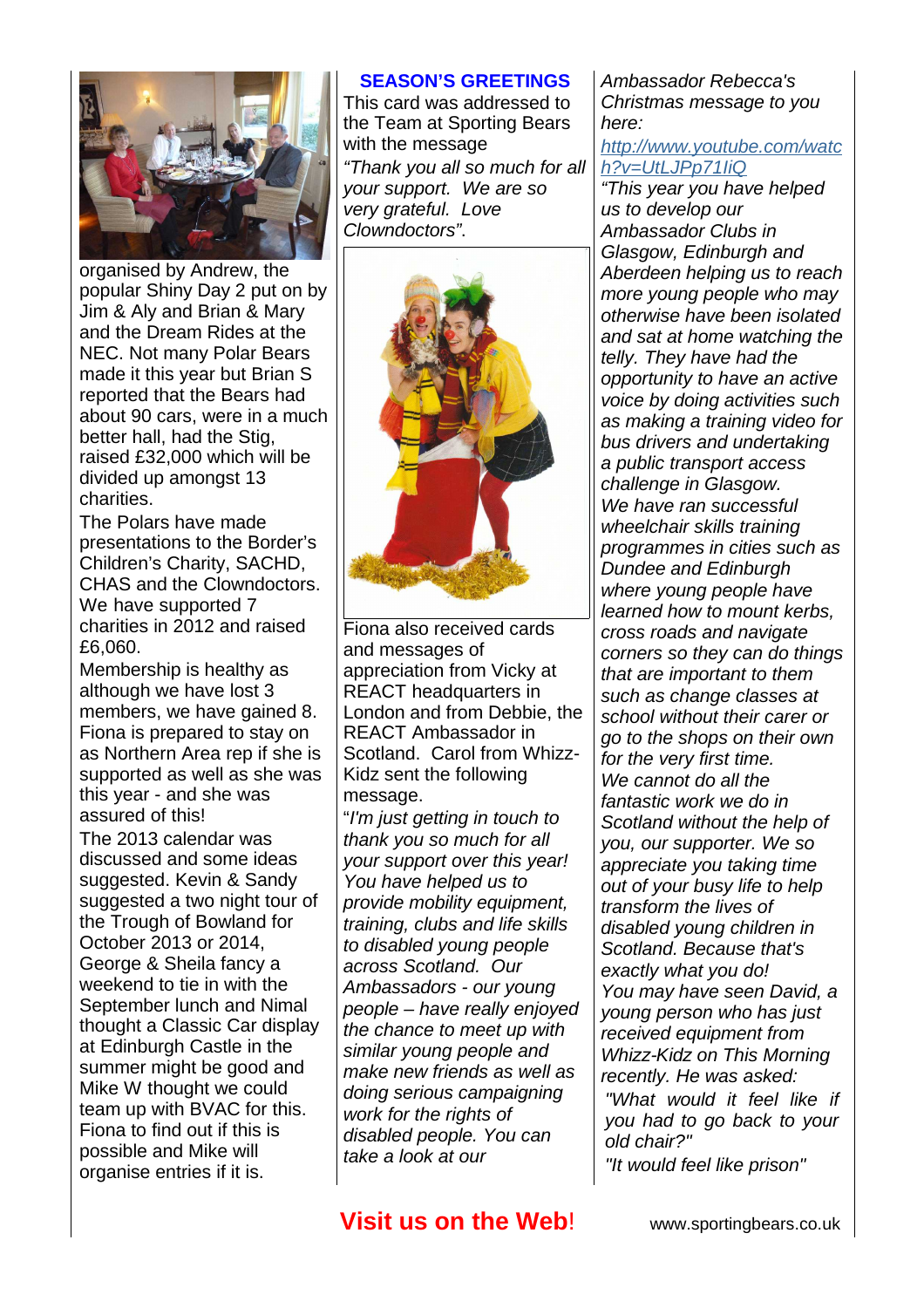"How would you describe your new chair?"

"Its Freedom" You are responsible for giving young people that freedom and we can't thank you enough!

Thank you for changing lives, for making our Christmas and making our year! 2012 was a fantastic year for Whizz-Kidz! Lets make 2013 even better!"

## **TEESSIDE CHILDREN'S DREAM RIDES – 29 MARCH 2013**

Here is a note from Tony Beverley about the Teesside event to give Dream Rides to special children.

Hi All

Hope you've all had a fantastic Christmas and New Year. Now it's time to get ready for the first Bears' Event of 2013 with the Closed Event at Teesside Autodrome.

Last year's was my first attempt at organising something like this and thanks to Max and Janet for their enormous support and of course, YOU, my fellow Bears, it was a great success!!! On the back of this we are doing the same again and I cordially invite you to join what hopefully will be another cracking day. It will be run on the same format as last year which, after a few teething issues, went very well and everyone went away very happy...... so please get in touch and let me know if you can make it. Get in touch anyway  $-$  it's always nice to "rub up a tree" with a fellow Bear.

I am contacting the charities that were involved last year and they were:

- Zoe's Place
- Butterwick Hospice
- Kiltonthorpe School
- When You Wish Upon a Star
- ECCDS (Education Centre for Children with Downs Syndrome) My contact details are: Mob: 07968823172 E-Mail: tonybev52@gmail.com The track address is: - Teesside Autodrome, South Tees Motor Sports Park, South Bank Road, Middlesbrough, TS6 6XH [www.teessidekarting.co.uk](http://www.teessidekarting.co.uk/) Thanks for reading this and looking forward to hearing from you all.

Regards, Tony Last year's event was a great success with the invited children and their families. The drivers enjoyed it too!

## **AND TO CLOWN 2012 OFF... A DAY WITH THE CLOWNDOCTORS!**

Over 2012, we have been collecting at our lunches, raffles etc, for the Hearts&Minds Clowndoctors programme. We suggested that, rather than just hand over a cheque, we would like to see the Clowndoctors in action, during a hospital visit. Fortunately, the Royal Hospital for Sick Children in Edinburgh were happy for two of us to join them on a visit on 19 November, so all the arrangements were put in

place. Due to family commitments, Fiona had to call off at the last minute, so Mike and I went along to meet the Clowndoctors on the day.

We were met at the hospital by Magdalena Schamberger, the driving force behind the Hearts & Minds programme, and Pip Quinn, the Fundraising and Communications Officer, who explained that we couldn't go round together, so the Clowndoctors would take each of us round for a while. We were then joined by the lovely Dr Sprout (Lies, pronounced "Lease") and the handsome and dashing Dr Doodle (Calum, pronounced… em… "Calum") while we presented a cheque for the marvellous amount of £800. Sincere thanks to all who contributed over the year! Mike then left with the Doctors, while Magdalena, Pip and I popped along the road for a coffee and an interesting chat about the work of the Clowndoctors, and the work of the Sporting Bears.

Then it was time to swop with Mike, and off I went with Drs Sprout and Doodle. First they discussed which children they were going to see, and what their objectives were. Then the notes went in the pockets, and they immediately slipped into "Clowndoctor" mode, with Sprout playing harmonica while Doodle provided ukulele accompaniment. The children

# **See You Soon!** www.sportingbears.co.uk